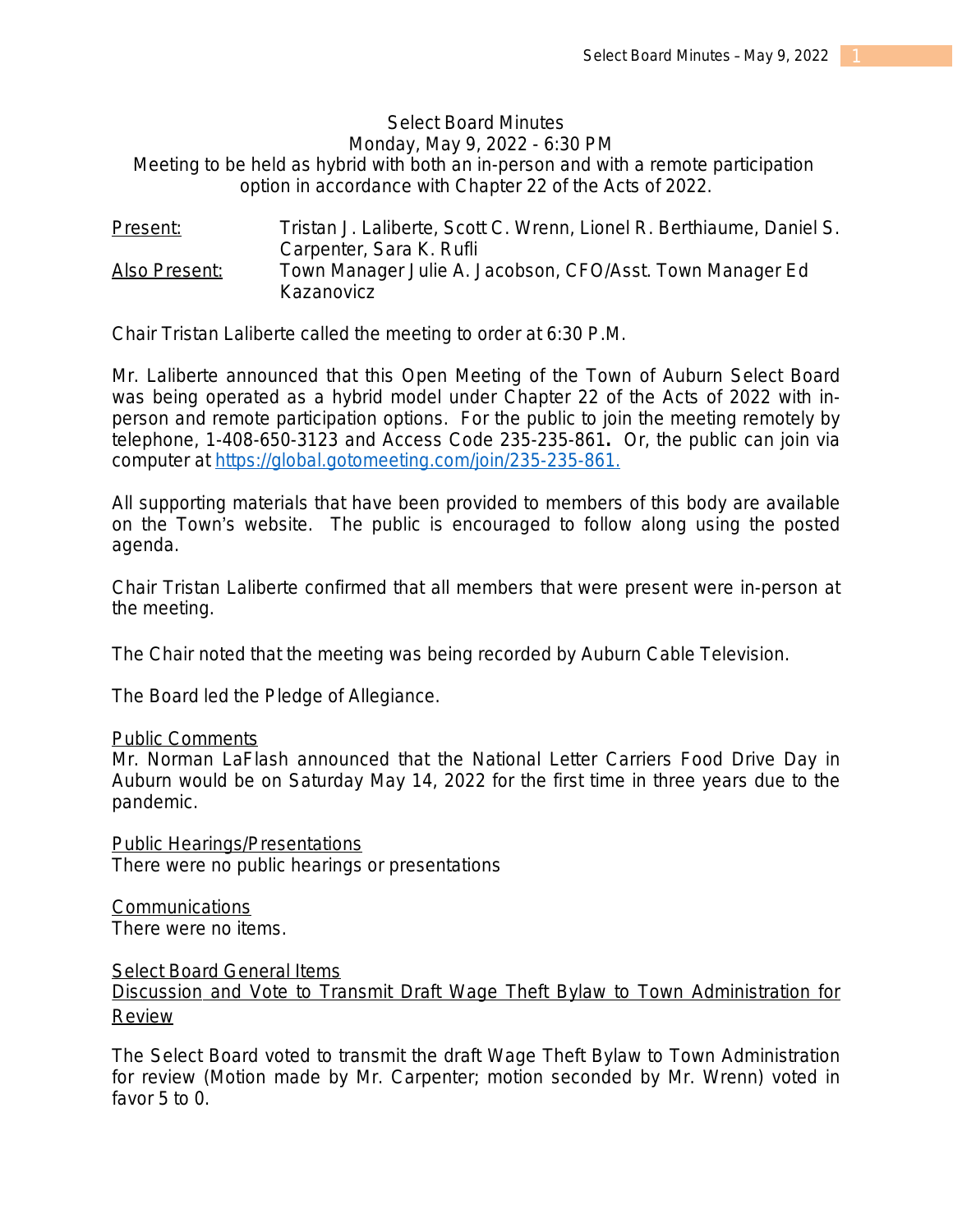## Vote to Commit to Placing a Ballot Question to Repeal the Recreational Marijuana Ban voted in May 2017

The Select Board voted to commit to placing a ballot question to repeal the Recreational Marijuana Ban voted in May 2017 (Motion made by Mr. Wrenn; motion seconded by Ms. Rufli) voted in favor 4 to 1. Mr. Berthiaume opposed.

## Thank Lionel Berthiaume for Six Years of Service on the Board of Selectmen –

Board members and members of the Town Administration offered their comments recognizing and thanking Mr. Berthiaume for his 6 years of service to the Town of Auburn and its residents. Doreen Goodrich, former Chair of the Board, also congratulated and thanked Mr. Berthiaume for his contributions to the town as a member of the Select Board.

Mr. Berthiaume thanked all who spoke for their kind comments and expressions of appreciation.

## Gift Acceptances in Accordance with MGL Chapter 44, Section 53A

The Select Board voted to approve with gratitude a gift to the Fire/Rescue Department from the Firefighters Association in the amount of \$20.00 for the Fire Department Gift Account (Motion made by Mr. Carpenter; motion seconded by Mr. Berthiaume) voted in favor 5 to 0.

Proclamations and Recognitions There were no items.

**Town Manager Items** 

Grant – Vote to authorize, accept and expend Stanton Foundation Grant Funds up to \$32,000.00 for a Police K9 Program.

The Select Board voted to authorize, accept and expend Stanton Foundation Grant Funds up to \$32,000.00 for a Police K9 Program (Motion made by Mr. Wrenn; motion seconded by Mr. Carpenter) voted in favor 5 to 0.

Request the Board to Vote to Approve the Intermunicipal Agreement (IMA) with Auburn, Charlton, Oxford and Southbridge for the South Central Massachusetts Veterans **Services District** 

Town Manager Jacobson discussed the intermunicipal agreement for the South Central Massachusetts Veterans Services District.

The Select Board voted to approve the Intermunicipal Agreement (IMA) with Auburn, Charlton, Oxford and Southbridge for the South Central Massachusetts Veterans Services District (Motion made by Mr. Carpenter; motion seconded by Mr. Berthiaume) voted in favor 5 to 0.

Vote to Accept and Expend Winter Recovery Assistance Program (WRAP) Funding from MassDOT in the amount of \$323,649.73.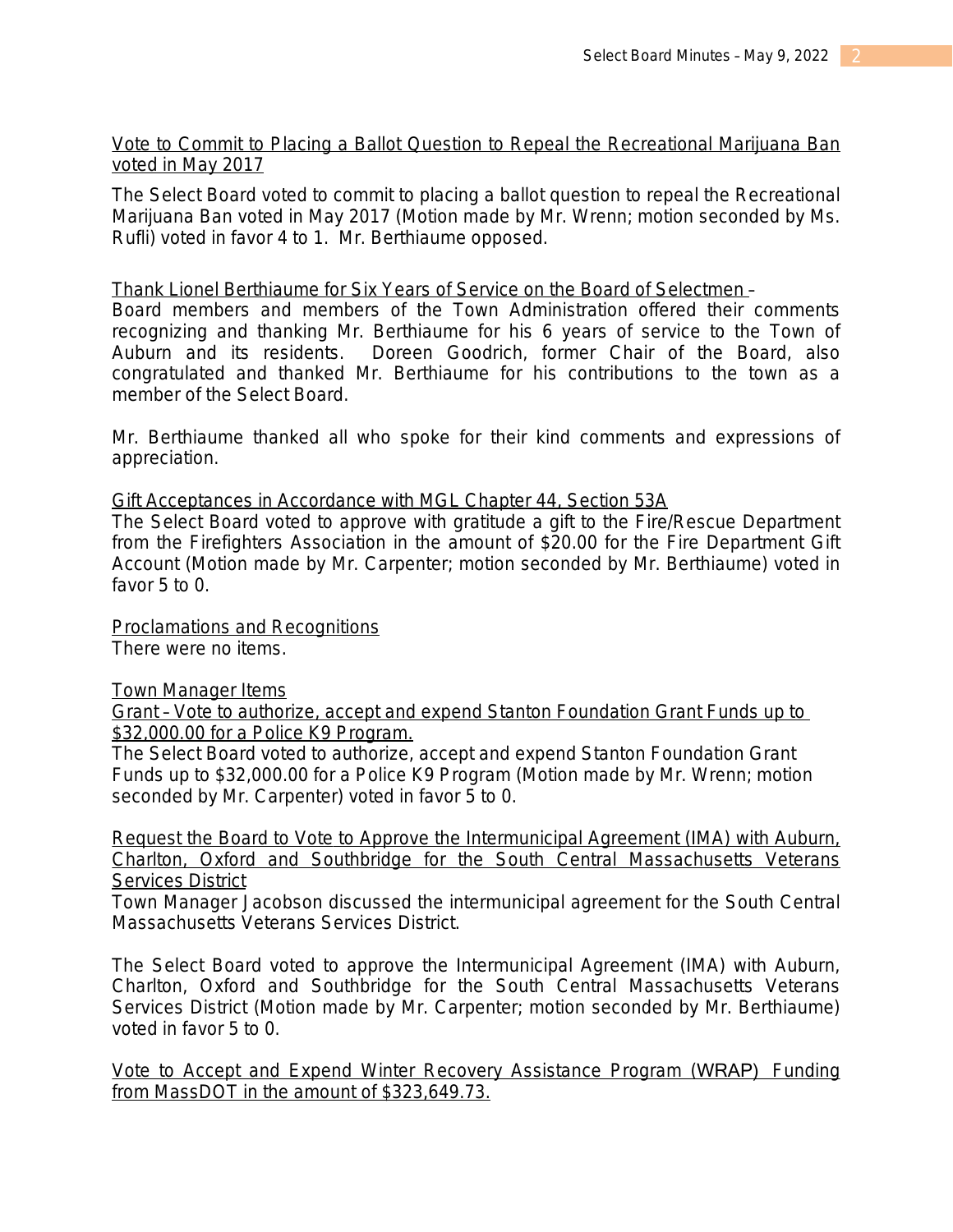The Select Board voted to accept and expend Winter Recovery Assistance Program (WRAP) Funding from MassDOT in the amount of \$323,649.73 (Motion made by Mr. Berthiaume; motion seconded by Mr. Carpenter) voted in favor 5 to 0.

Request Approval of \$81,065.00 in ARPA Funds for Biohazardous Waste Sterilization System

Deputy Fire Chief Glenn Johnson explained the request.

The Select Board voted to approve \$81,065.00 in ARPA Funds for the Biohazardous Waste Sterilization System (Motion made by Mr. Berthiaume; motion seconded by Ms. Rufli) voted in favor 5 to 0.

Tabled Items

There were no items.

## Select Board Member Items

Discussion and Potential Vote to Appoint a New Town Manager Effective upon the Retirement of the Current Town Manager in early 2023. (Lionel Berthiaume) Mr. Berthiaume opened the discussion and read a statement in support of appointing the Chief Financial Officer (CFO)/Assistant Town Manager Ed Kazanovicz to the

position of Town Manager upon Ms. Jacobson's retirement. He spoke of his confidence in Mr. Kazanovicz to continue the excellent work of the current administration.

. Mr. Berthiaume made a motion to appoint Ed Kazanovicz, Assistant Town Manager/CFO as Town Manager effective upon the retirement of the current Town Manager in early 2023 per Section 3.05 of the Town Charter. Mr. Carpenter seconded for discussion.

Vice Chair Scott Wrenn read his statement in support of appointing Ed Kazanovicz and his confidence in him to do the job.

Chair Tristan Laliberte read his comments about Ed's qualifications and his thoughts about the appointment being voted now.

Town Manager Julie Jacobson spoke of her confidence in the Asst. Town Manager Ed Kazanovicz and his expertise for the position. She said that he would be an asset to the community.

CFO/Asst. Town Manager Ed Kazanovicz spoke about his background and experience and he highlighted some of the accomplishments during his time in Auburn that make him qualified to be the next Town Manager.

The following speakers offered their comments in support of appointing CFO/Asst. Town Manager Ed Kazanovicz as the Town Manager:

- School Committee Member Jessica Harrington
- School Committee Chair George Scobie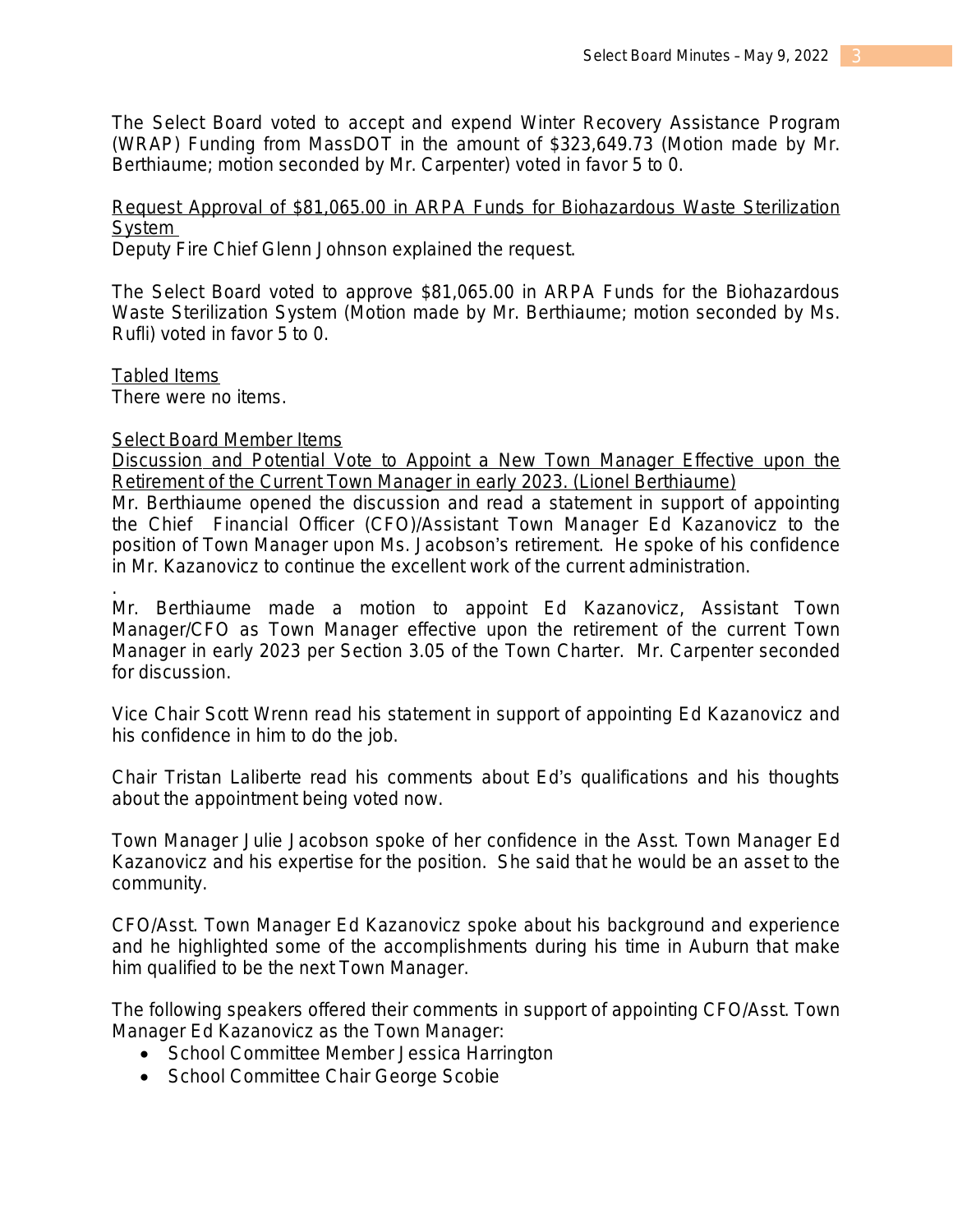- Former Select Board Chair Doreen Goodrich read an email from Joseph Martin 3 Old Common Road supporting Ed. She then made her statement endorsing his appointment.
- Anne Cavanaugh, Finance Committee Chair
- Steve Chambers, Planning Board member
- Todd Kirrane, resident of 121 Hampton Street, and member of Planning Board
- Kevin Hussey, former Chair of the Finance Committee
- Fire Chief Stephen Coleman
- Joanna Paquin, DPW Director
- Darlene Coyle, Director of Development & Inspectional Services Department
- Beth Chamberland, School Superintendent
- Tom Turco, resident of 118 Bryn Mawr Avenue and member of the last Town Manager Screening Panel
- Michael Marin, Vice Chair of Zoning Board of Appeals and resident, 25 Bancroft St.
- Jean Collins, Library Director
- William Coyle, former DPW Director
- Josh Fuller of Fuller Automotive

Mary DeCourcey, Chair of the Library Trustees, stated that she opposed action tonight and expressed that she thought there should be public input in the process.

Dan Largesse questioned the appointment now when there would be several months until the current Town Manager's retirement.

Select Board member Dan Carpenter said that he supports Ed Kazanovicz, but he felt that the Board should wait until after the town election. He said that he was not expecting a nationwide search. Mr. Carpenter spoke about the residency requirement and that the Board should listen to how the voters feel about that. He said that there will be a new member after the election and he feels that the new Board member should have input in the selection of the next Town Manager.

Ms. Sara Rufli said that she was prepared to vote tonight if the Board wished to do so. Mr. Carpenter then withdrew his second of the motion.

Mr. Wrenn seconded and the Select Board voted on the motion as follows:

- 1) The Select Board voted to appoint Ed Kazanovicz, Assistant Town Manager/CFO, as Town Manager upon the retirement of the Town Manager per Section 3.05 of the Town Charter (Motion made by Mr. Berthiaume; motion seconded by Mr. Wrenn) roll call vote: Ms. Rufli, Yes; Mr. Berthiaume, Yes; Mr. Carpenter, No; Mr. Wrenn, Yes; Mr. Laliberte, Yes – passed 4 to 1.
- 2) Mr. Berthiaume made a motion to waive the residency requirement for Ed Kazanovicz per Section 3.05 of the Town Charter. Mr. Wrenn seconded the motion and the Board voted by roll call vote: Ms. Rufli, Yes; Mr. Berthiaume, Yes; Mr. Carpenter, No; Mr. Wrenn, Yes; Mr. Laliberte, Yes – passed 4 to 1.